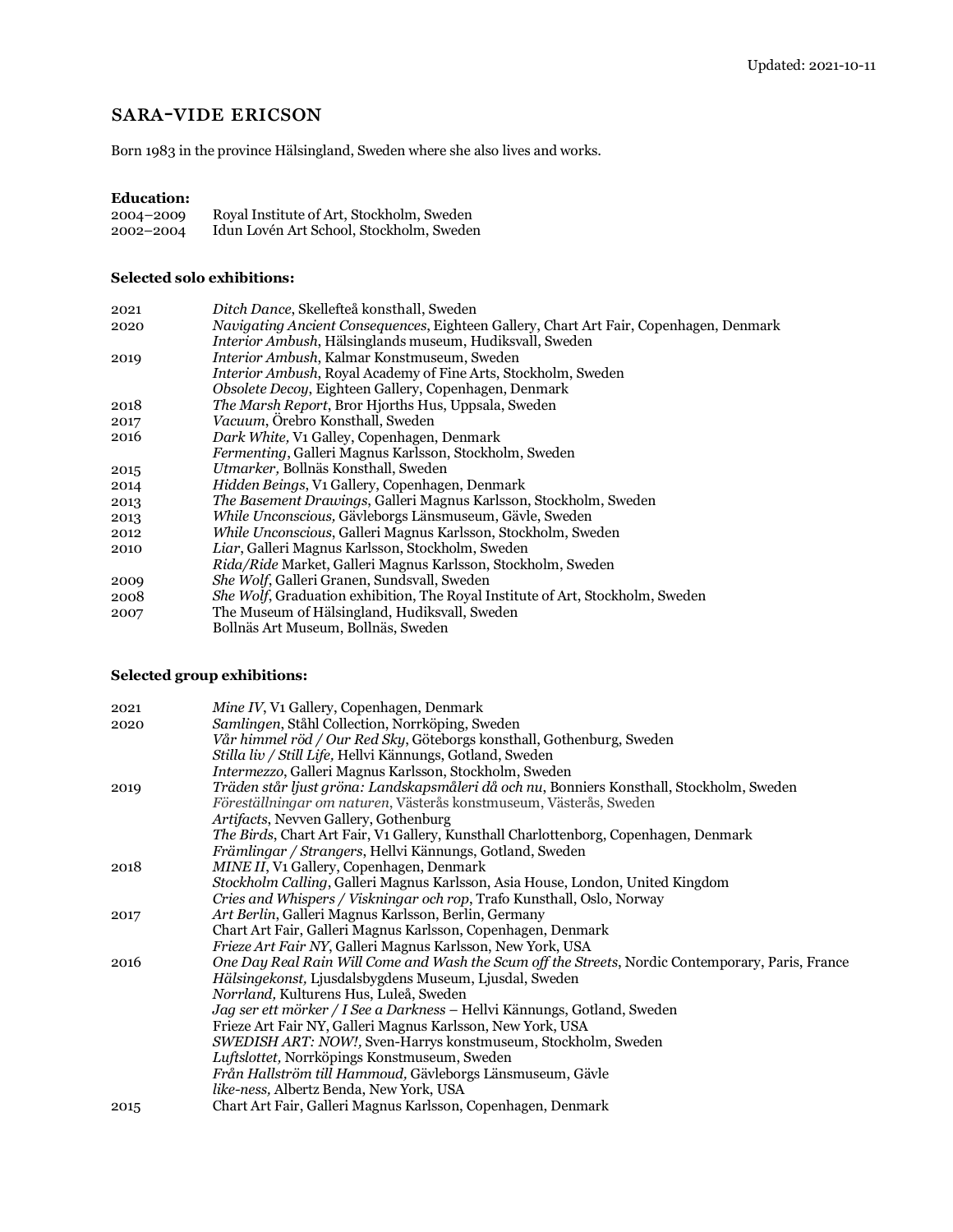|      | <i>This Just In: New Acquisitions, Pizzuzi Collection, Columbus, Ohio, USA</i>               |
|------|----------------------------------------------------------------------------------------------|
|      | 13, V1 Gallery, Copenhagen, Denmark                                                          |
|      | Empire of the Senseless, Friedman Benda, New York, USA                                       |
|      | Konstspår, Bollnäs Museum, Bollnäs, Sweden                                                   |
| 2014 | Landstingets Kulturstipendiater 2014, Offkonsten! c/o Teatergalleriet, Uppsala, Sweden       |
|      | Chart Art Fair, Galleri Magnus Karlsson, Copenhagen, Denmark                                 |
|      | VOLTA10 Basel, V1 Gallery, Switzerland                                                       |
|      | Coming up from underground, Alma Löv Museum, Östra Ämtervik, Sweden                          |
|      | 2014-an exhibition of current interest, Galleri Magnus Karlsson, Stockholm, Sweden           |
| 2013 | Time Waits For Us, Galleri Magnus Karlsson, Stockholm, Sweden                                |
|      | Chart Art Fair, Galleri Magnus Karlsson, Copenhagen, Denmark                                 |
| 2012 | Falling from Grace, Kunsthalle Rostock, Rostock, Germany                                     |
|      | Eorum Sanai (Ice Man), Arario Gallery, Seoul, Korea                                          |
| 2011 | Nordic-by-New York: A look at the Art of Today, Scandinavia House, New York, USA             |
|      | The Armory Show, Galleri Magnus Karlsson, New York, USA                                      |
|      | Lust och Last, Nationalmuseum, Stockholm, Sweden                                             |
| 2010 | My name is not Susan, Norrtälje Konsthall, Norrtälje, Sweden                                 |
|      | Frieze Art Fair, Galleri Magnus Karlsson, London, United Kingdom                             |
|      | Jubileumsutställning, Ljungbergmuseet, Ljungby, Sweden                                       |
|      | Idag är igår imorgon/Today is yesterday tomorrow, Galleri Magnus Karlsson, Stockholm, Sweden |
|      | The Platform, Röda Sten, Gothenburg, Sweden                                                  |
| 2009 | Final Exhibition, The Royal Institute of Art, Stockholm, Sweden.                             |
|      | Teckning/Drawing, Sandvikens Konsthall, Sandviken, Sweden                                    |
| 2007 | Ex Archive, Bachelor exhibition, The Royal Institute of Art, Stockholm, Sweden               |
| 2006 | Forum Återväxt, Stockholm, Sweden                                                            |
|      | Spring exhibition, The Royal Institute of Art, Stockholm, Sweden                             |
|      | Länssalong, Jönköpings County museum, Jönköping, Sweden                                      |
| 2005 | Group exhibition, Huluboda Art Association, Jönköping, Sweden                                |
|      | Länssalong, Jönköpings County museum, Jönköping, Sweden                                      |

### **Represented:**

The Museum of Modern Art, Stockholm, Sweden Uppsala Art Museum, Sweden Pizzuti Collection, Columbus, Ohio, USA Statens Konstråd, Sweden County Council of Uppsala, Sweden Gävleborg County Museum, Sweden Kalmar Art Museum, Sweden Museum of Jönköping, Sweden County Council of Gävleborg, Sweden County of Jönköping, Sweden County of Bollnäs, Sweden Bollnäs Art Gallery, Sweden Private Collectors

#### **Scholarship and grands:**

| 2015      | Swedish Arts Grants Committe, Two-year working Grant                  |
|-----------|-----------------------------------------------------------------------|
|           | Längmanska Foundation                                                 |
| 2014      | Landstinget i Uppsala Läns konstnärliga Utvecklingsstöd               |
| 2013      | Grant of Simone de Dardel, The Royal Swedish Academy of Arts          |
| 2012      | Uppsala Landstings Kulturstipendium, Sweden                           |
| 2011      | Swedish Arts Grants Committe, International Cultural Exchange, Sweden |
| 2010      | Swedish Arts Grants Committe, One-year working Grant, Sweden          |
|           | Byggnads Culture Grant, Sweden                                        |
|           | Gävleborgs Konstförening, Sweden                                      |
| 2009      | Eiva Damms Travel Grant, Sweden                                       |
|           | Gunvor Göransson Grant, Sweden                                        |
| 2008      | Fond of Wilhelm Smith, Sweden                                         |
|           | Found of Clara Lachmanns, Sweden                                      |
| 2007-2008 | Guest teacher and lecturer, Osterlenskolan for Art and Design, Sweden |
| 2007      | Culture-grant of Bollnäs, Sweden                                      |